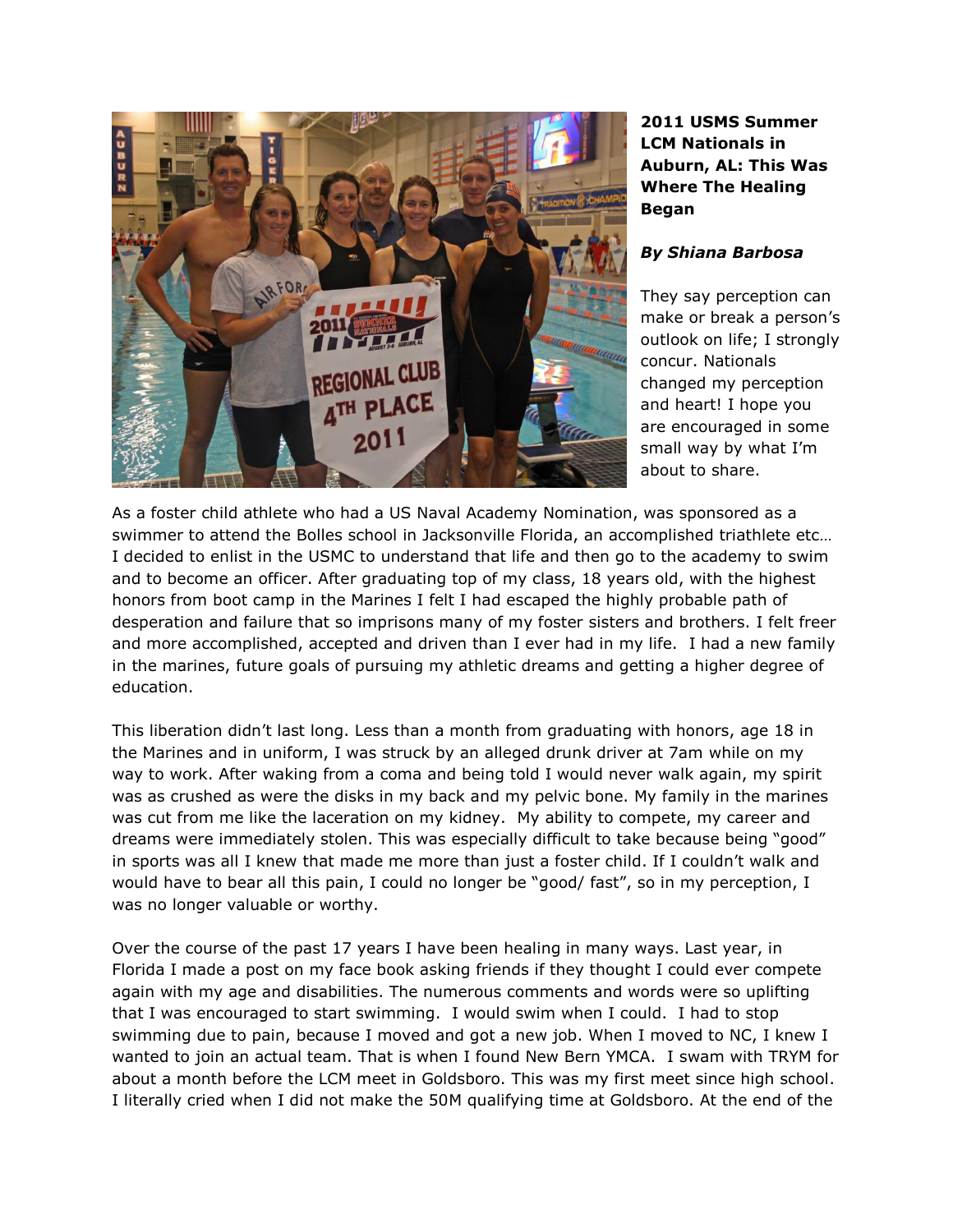meet, I was graciously allowed to try again. I did another time trial but my body just couldn't go as fast as I was hoping. I still wanted to swim at nationals. I was so happy when I found out that I could enter the meet, 3 events, without qualifying times. I was a very late entry to the meet because I thought I wouldn't be "good" enough. There were many times I questioned my decision. Nationals was my 2nd meet since high school. Being nervous is an understatement indeed! In the end, I can't believe I had a second thought about going because it felt to right, satisfying and reviving to be part of something so wonderful with so many wonderful people!

2011 USMS Summer LCM Nationals in Auburn, AL: This is where the healing began. Ironically, I don't think any of my times at the meet were qualifying. I wasn't as fast as I wanted to be in any of my events. In all of the excitement during my events and my teammates' events, I didn't have much time to process what I was actually experiencing except that I never met my goals. They say hindsight is 20/20; I agree. My take on the meet is not one of defeat. Rather, I now celebrate my success as well as that of every other swimmer and supporter who was there…or even at home cheering us on! (Thank you to my coach and teammates for being there to call me when I needed you!)

I didn't realize it at the meet, but something was being mended in my broken heart and spirit. Healing came from the ambience and presence of so many amazing people! I was overwhelmed with emotions when I got there. Excitement and fear were so thick that my face broke out like I was 18 again.

When I first entered the pool, it was huge with amazing banners of great names of past and present Olympic swimmers hanging from the walls. Immediately, I questioned my decision on being there until I met all of my wonderful teammates from North Carolina. I just can go on and on about the level of camaraderie, support, laughter and fun we had together. Everyone should go to one of these meets to glean some positive energy and support from their fellow teammates. Truly, I was the slowest and weakest link on the team, but I never felt that way except from my personal disposition and internal self perception. In hindsight, I look back and see how much I smiled, joked, laughed, cheered for and was supported by my newly introduced teammates. I'm so thankful and happy I made it to this meet!

I especially enjoyed being part of a relay. I will never forget the 200 Women's Medley Relay because, at the end of the 50 fly, I swallowed a cup of water and misjudged the wall and had to dolphin kick on which added time to our relay. When I finished, gasping and coughing, I looked up and saw several people on the team clapping for me and heard their words of encouragement. I thought I shed some tears in the pool because I was disappointed in my performance which cost my team the gold, but hindsight perception leads me to believe it was because my team was there beside me…literally helping me out of the water with smiles on their face. Win or lose, fast or slow, they taught me a lesson of true friendship and camaraderie. Every person at that meet was valuable, smiled at and a winner for being there!